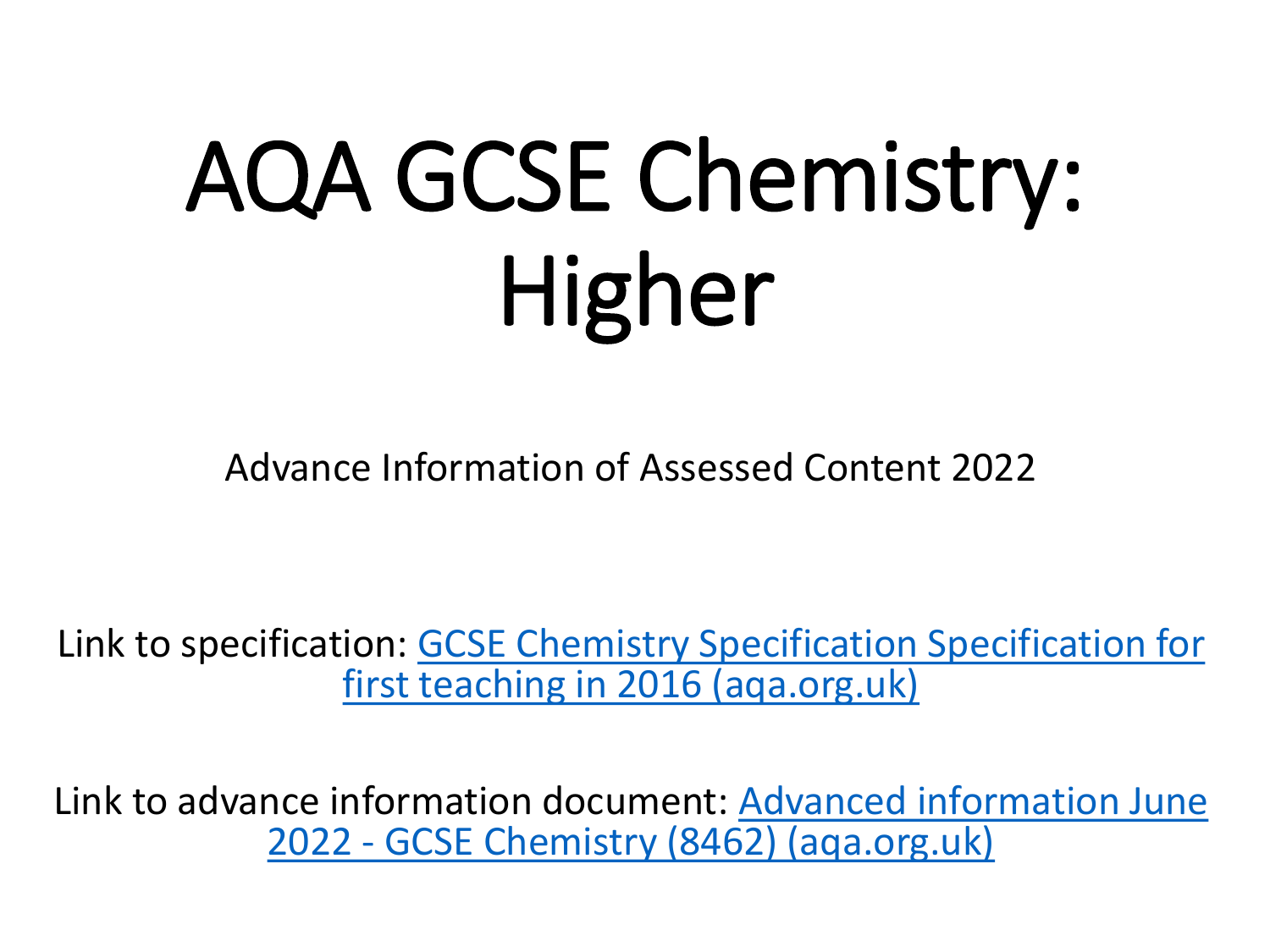Chemistry Paper 1

Chemistry

H

 $\overline{\phantom{0}}$ 

Paper

All other specification points from C1, other than those on the [next slide t](#page-7-0)hat are explicitly omitted, **may still be assessed** in multiple choice questions/linked to a previous answer, so cannot be completely ignored in your revision

| <b>Spec point</b>                                              | <b>Concepts</b>                                                                                                                                                                                                                                                                                                                                                                                                                                                                                                                                                                                                                                                              | <b>CGP revision</b><br>guide pages | <b>Bitesize</b>                                                                                                                                                                                          | YouTube                                                                                                                                                                                                                                                                                                              |
|----------------------------------------------------------------|------------------------------------------------------------------------------------------------------------------------------------------------------------------------------------------------------------------------------------------------------------------------------------------------------------------------------------------------------------------------------------------------------------------------------------------------------------------------------------------------------------------------------------------------------------------------------------------------------------------------------------------------------------------------------|------------------------------------|----------------------------------------------------------------------------------------------------------------------------------------------------------------------------------------------------------|----------------------------------------------------------------------------------------------------------------------------------------------------------------------------------------------------------------------------------------------------------------------------------------------------------------------|
| 4.1.2 The<br>Periodic<br>Table                                 | -The Periodic Table is arranged in order of<br>proton number<br>-What atoms of elements in the same<br>group have in common<br>-What atoms of elements in the same<br>period have in common<br>-development in the Periodic Table<br>-ions formed from metals and non-metals<br>-trends in physical and chemical properties<br>of group 1,7 and 0 elements<br>- Reactions of group 1 and 7 elements                                                                                                                                                                                                                                                                          | $20 - 26$                          | https://www.bbc.co.uk/bit<br>esize/guides/z3sg2nb/revisi<br>on/1<br>https://www.bbc.co.uk/bit<br>esize/guides/zg923k7/revisi<br>on/1<br>https://www.bbc.co.uk/bit<br>esize/guides/zqwtcj6/revisi<br>on/1 | https://www.youtube.com/<br>watch?v=IdS9roW7IzM&t=1<br>19 <sub>s</sub><br>https://www.youtube.com/<br>watch?v=uwzXfZoCP k<br>https://www.youtube.com/<br>watch?v=dZGDUKQa 6g<br>https://www.youtube.com/<br>watch?v=HT1zAPQIBAQ                                                                                      |
| 4.2.1<br>Chemical<br>bonds, ionic,<br>covalent and<br>metallic | -Describe the process of ionic bonding<br>-Describe the process of covalent bonding<br>-Describe the process of metallic bonding<br>-explain chemical bonding in terms of<br>electrostatic forces and the transfer or<br>sharing of electrons.<br>-work out the charge on the ions of metals<br>and non-metals from the group number of<br>the element, limited to the metals in<br>Groups 1 and 2, and non-metals in Groups<br>6 and 7<br>-Describe the structure of ionic compounds<br>-draw dot and cross diagrams for the<br>molecules of hydrogen, chlorine, oxygen,<br>nitrogen, hydrogen chloride, water,<br>ammonia and methane<br>-Describe the structure of metals | 28-31,35                           | https://www.bbc.co.uk/bit<br>esize/guides/zyydng8/revisi<br>on/1<br>https://www.bbc.co.uk/bit<br>esize/guides/zcpjfcw/revisi<br>on/1<br>https://www.bbc.co.uk/bit<br>esize/guides/z8db7p3/revis<br>ion/1 | https://www.youtube.com/w<br>atch?v=6DtrrWA5nkE<br>https://www.youtube.com/w<br>atch?v=lenvZEcMc60<br>https://www.youtube.com/w<br>atch?v=lhEm7aAKIDg<br>https://www.youtube.com/w<br>atch?v=5I 1jRGSR9E<br>https://www.youtube.com/w<br>atch?v=b1y2Q6YX1bQ<br>https://www.youtube.com/w<br>atch?v=A-wTpLPICd0&t=13s |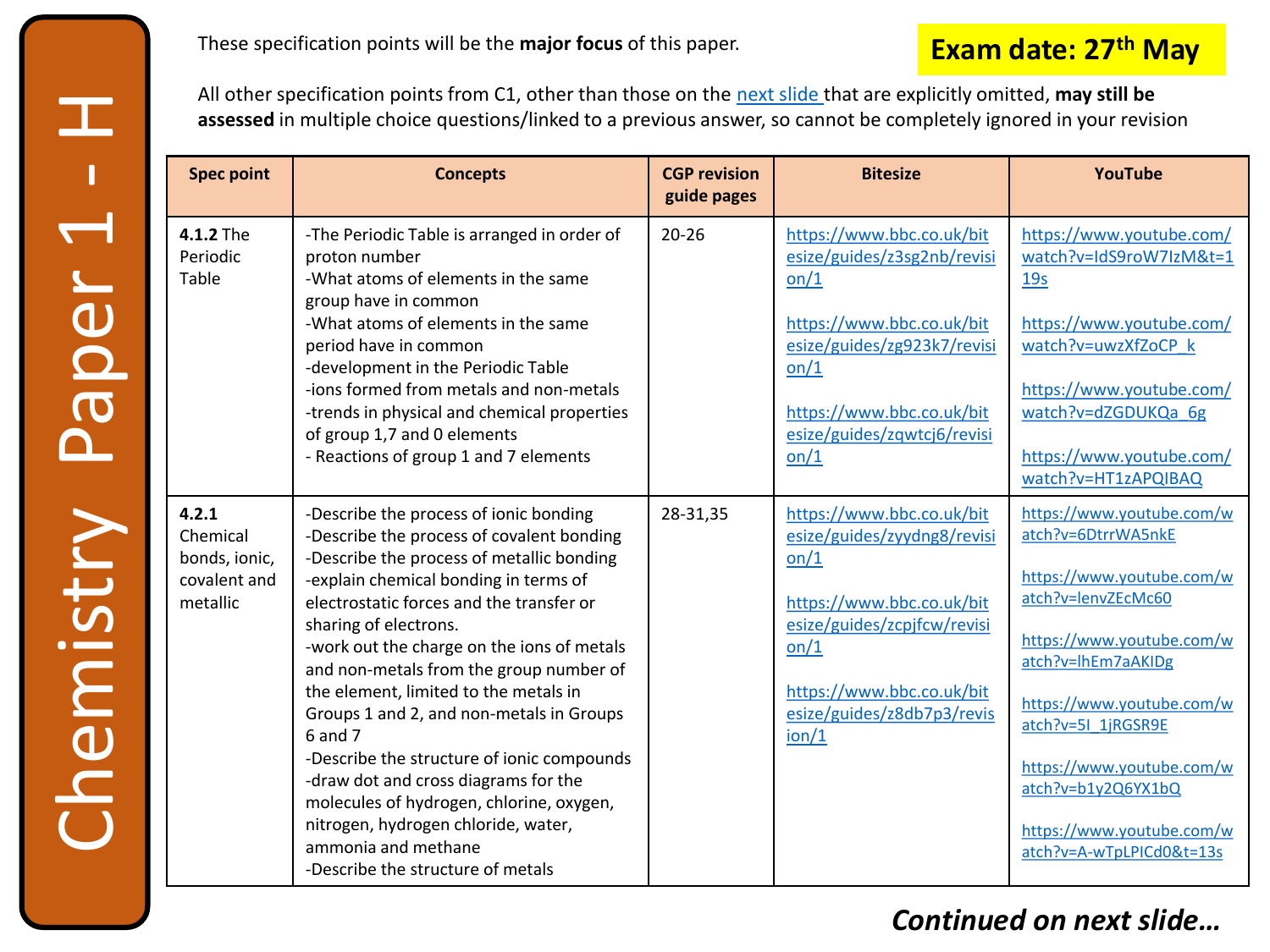All other specification points from C1, other than those on the [next slide t](#page-7-0)hat are explicitly omitted, **may still be assessed** in multiple choice questions/linked to a previous answer, so cannot be completely ignored in your revision

| <b>Spec point</b>                                                                              | <b>Concepts</b>                                                                                                                                                                                                                                                                                                                                                                                                            | <b>CGP</b> revision<br>guide pages | <b>Bitesize</b>                                                                                                                                                                                                                                              | YouTube                                                                                                                                                                                                  |
|------------------------------------------------------------------------------------------------|----------------------------------------------------------------------------------------------------------------------------------------------------------------------------------------------------------------------------------------------------------------------------------------------------------------------------------------------------------------------------------------------------------------------------|------------------------------------|--------------------------------------------------------------------------------------------------------------------------------------------------------------------------------------------------------------------------------------------------------------|----------------------------------------------------------------------------------------------------------------------------------------------------------------------------------------------------------|
| 4.2.2 How<br>bonding and<br>structure are<br>related to<br>the<br>properties of<br>a substance | -interpreting melting and boiling point data<br>to determine state at a certain temp<br>-link energy needed to change state to<br>strength of forces between particles<br>-state symbols<br>-describe & explain properties of ionic<br>compounds<br>-describe & explain properties of simple<br>covalent molecules<br>-describe & explain properties of polymers<br>-describe & explain properties of metals<br>and alloys | 28-32, 35-37                       | https://www.bbc.co.uk/bitesize<br>/guides/zyydng8/revision/1<br>https://www.bbc.co.uk/bitesize<br>/guides/zcpjfcw/revision/1<br>https://www.bbc.co.uk/bitesize<br>/guides/z9twsrd/revision/1<br>https://www.bbc.co.uk/bitesize<br>/guides/z8db7p3/revision/1 | https://www.youtube.com/<br>watch?v=leVxy7cjZMU<br>https://www.youtube.com/<br>watch?v=DECGNyC-x s<br>https://www.youtube.com/<br>watch?v=EP0zfm FVqc<br>https://www.youtube.com/<br>watch?v=A-wTpLPICd0 |
| 4.2.3<br>Structure<br>and bonding<br>of carbon                                                 | -describe and explain the properties of<br>diamond, graphite, graphene and<br>fullerenes                                                                                                                                                                                                                                                                                                                                   | 33-34                              | https://www.bbc.co.uk/bit<br>esize/guides/z9twsrd/revisi<br>on/1                                                                                                                                                                                             | https://www.youtube.com/<br>watch?v=tGH0mXCcEFU                                                                                                                                                          |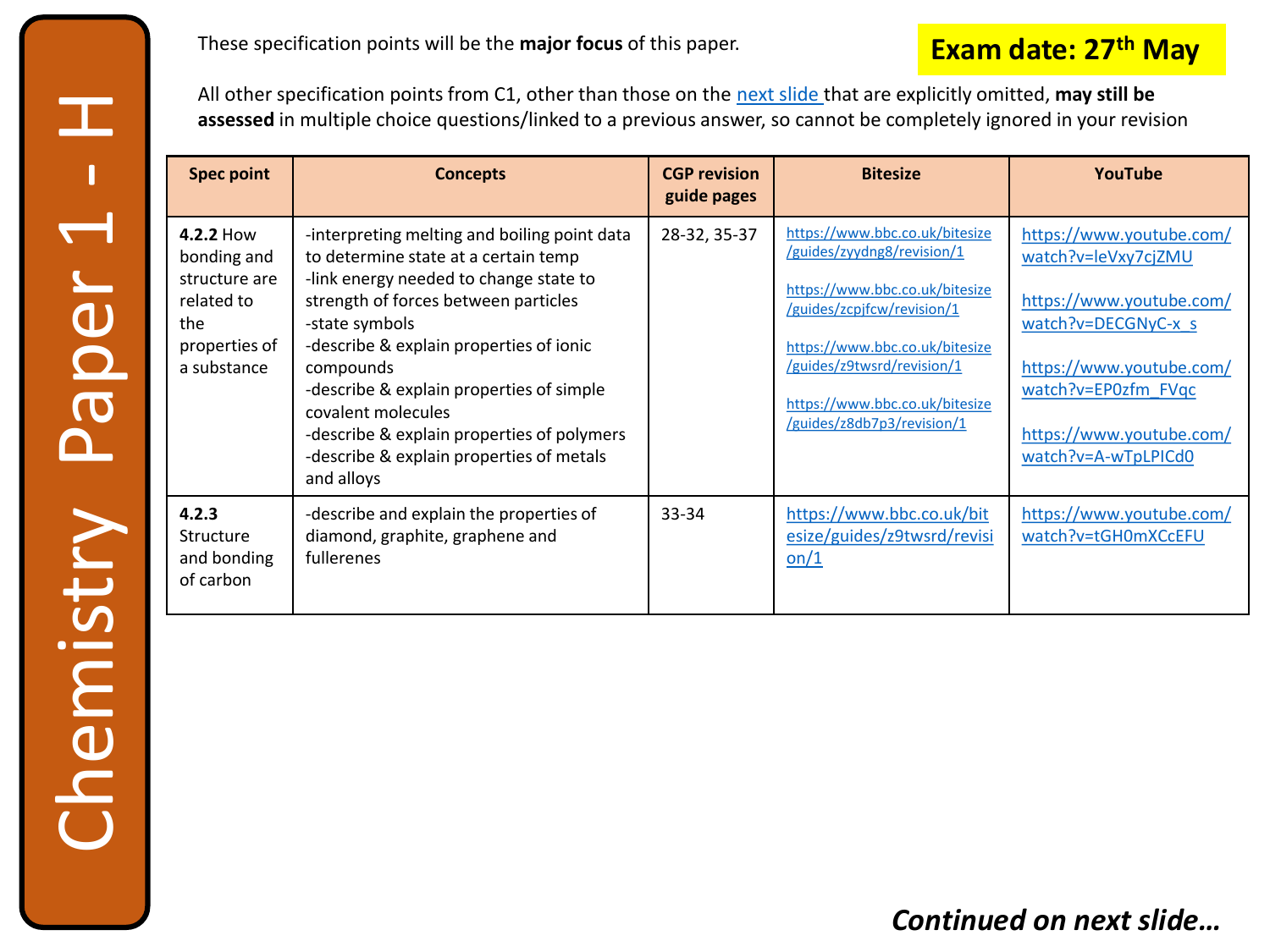**Exam date: 27th May** These specification points will be the **major focus** of this paper.

All other specification points from C1, other than those on the [next slide t](#page-7-0)hat are explicitly omitted, **may still be assessed** in multiple choice questions/linked to a previous answer, so cannot be completely ignored in your revision

| <b>Spec point</b>                                                                           | <b>Concepts</b>                                                                                                                                                                                                                                                                                                                                                                                                                                                                                                                                                                                                                                                                                                                         | <b>CGP revision</b><br>guide pages | <b>Bitesize</b>                                                                                                                      | YouTube                                                                                                                                                                                                                                                                                                        |
|---------------------------------------------------------------------------------------------|-----------------------------------------------------------------------------------------------------------------------------------------------------------------------------------------------------------------------------------------------------------------------------------------------------------------------------------------------------------------------------------------------------------------------------------------------------------------------------------------------------------------------------------------------------------------------------------------------------------------------------------------------------------------------------------------------------------------------------------------|------------------------------------|--------------------------------------------------------------------------------------------------------------------------------------|----------------------------------------------------------------------------------------------------------------------------------------------------------------------------------------------------------------------------------------------------------------------------------------------------------------|
| 4.3.2 Use of<br>amount of<br>substance in<br>relation to<br>masses of<br>pure<br>substances | -calculating relative formula mass<br>-calculating the number of moles in a given<br>mass of a substance, calculating the mass<br>of a certain no. of moles of a substance<br>-Avogadro's constant – the number of<br>particles in 1 mole of every substance<br>-calculate the masses of reactants and<br>products from the balanced symbol<br>equation and the mass of a given reactant<br>or product.<br>-using molar ratios to balance equations<br>-identifying limiting reactants and<br>explaining the effect on yield of products<br>-define concentration of a solution<br>-calculate the concentration of a solution,<br>or the mass of a solute dissolved in a given<br>volume to create a solution of given<br>concentration | $41 - 47$                          | https://www.bbc.co.uk/bit<br>esize/guides/zgcyw6f/revisi<br>on/1<br>https://www.bbc.co.uk/bit<br>esize/guides/z3kg2nb/revis<br>ion/1 | https://www.youtube.com/<br>watch?v=q49NwlrjaFw<br>https://www.youtube.com/<br>watch?v=wPGVQu3UXpw<br>https://www.youtube.com/<br>watch?v=TV6n5MFH6IU<br>https://www.youtube.com/<br>watch?v=YKvUQ2cPmJg<br>https://www.youtube.com/<br>watch?v=MuzOmFhiE8o<br>https://www.youtube.com/<br>watch?v=3G3KQIyoZDI |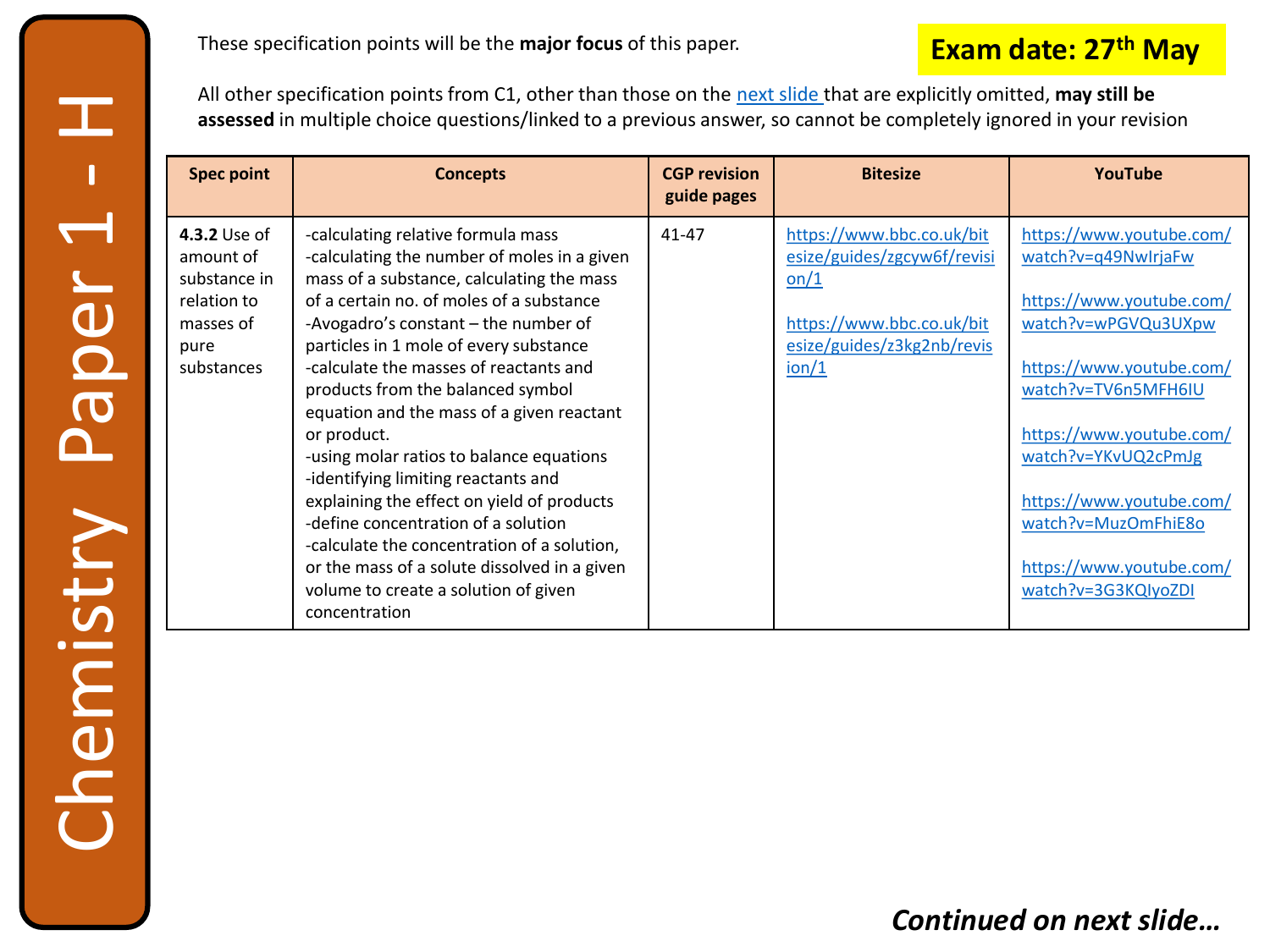All other specification points from C1, other than those on the [next slide t](#page-7-0)hat are explicitly omitted, **may still be assessed** in multiple choice questions/linked to a previous answer, so cannot be completely ignored in your revision

| <b>Spec point</b>                                                                                       | <b>Concepts</b>                                                                                                                                                                                                                                                                                                                                                                        | <b>CGP revision</b><br>guide pages | <b>Bitesize</b>                                                                | YouTube                                                                                                                                                                                                                       |
|---------------------------------------------------------------------------------------------------------|----------------------------------------------------------------------------------------------------------------------------------------------------------------------------------------------------------------------------------------------------------------------------------------------------------------------------------------------------------------------------------------|------------------------------------|--------------------------------------------------------------------------------|-------------------------------------------------------------------------------------------------------------------------------------------------------------------------------------------------------------------------------|
| 4.4.1 The<br>Reactivity of<br>Metals                                                                    | -Metals + oxygen<br>-Reduction and oxidation in terms of<br>oxygen<br>-reduction and oxidation in terms of<br>electrons<br>-identify in a given reaction, symbol<br>equation or half equation which<br>species are oxidised and which are<br>reduced<br>-The Reactivity Series<br>- Displacement reactions<br>- Extraction of metals by reduction                                      | 55-57                              | https://www.bbc.co.uk/bite<br>size/guides/zsm7v9q/revisi<br>on/1               | https://www.youtube.com/<br>watch?v=Lk1V0buHEFs<br>https://www.youtube.com/<br>watch?v=gnbuTl2aril<br>https://www.youtube.com/<br>watch?v=2i5Lm7BMtpo<br>https://www.youtube.com/<br>watch?v=MXTSels6e2Y                      |
| 4.4.2 Reactions of<br>Acids                                                                             | -Naming Salts<br>-products of the reactions of acids and<br>metals<br>-explain the reactions of metals and<br>acids in terms of loss and gain of<br>electrons<br>-produces of the reactions of acids<br>and alkalis and insoluble bases<br>-products of the reactions of acids and<br>metal carbonates<br>-pH scale and neutralisation<br>-difference between strong and weak<br>acids | 51,53-54                           | https://www.bbc.co.uk/bite<br>size/guides/zcjjfcw/revision<br>$\sqrt{1}$       | https://www.youtube.com/<br>watch?v=ofw6oHSYGFI<br><b>GCSE Science Revision</b><br><b>Chemistry "Acids Reacting</b><br>with Metals 2" - YouTube<br>https://www.youtube.com/<br>watch?v=QlSsle jSQ8<br>Continued on next slide |
| 4.4.2.3 and<br><b>Required Practical</b><br>1: preparation of a<br>pure, dry sample<br>of soluble salts | -method of producing solid salt<br>crystals from insoluble oxide or<br>carbonate and acids<br>-identifying errors in methods and<br>reagents                                                                                                                                                                                                                                           | <b>Bottom half</b><br>pg 54        | https://www.bbc.co.uk/bite<br>size/guides/zcjjfcw/revision<br>$\underline{16}$ | https://www.youtube.com/<br>watch?v=9GH95172Js8&t=1<br>6s<br><b>GCSE Science Revision</b><br><b>Chemistry "Strong and Weak</b><br>Acids" - YouTube                                                                            |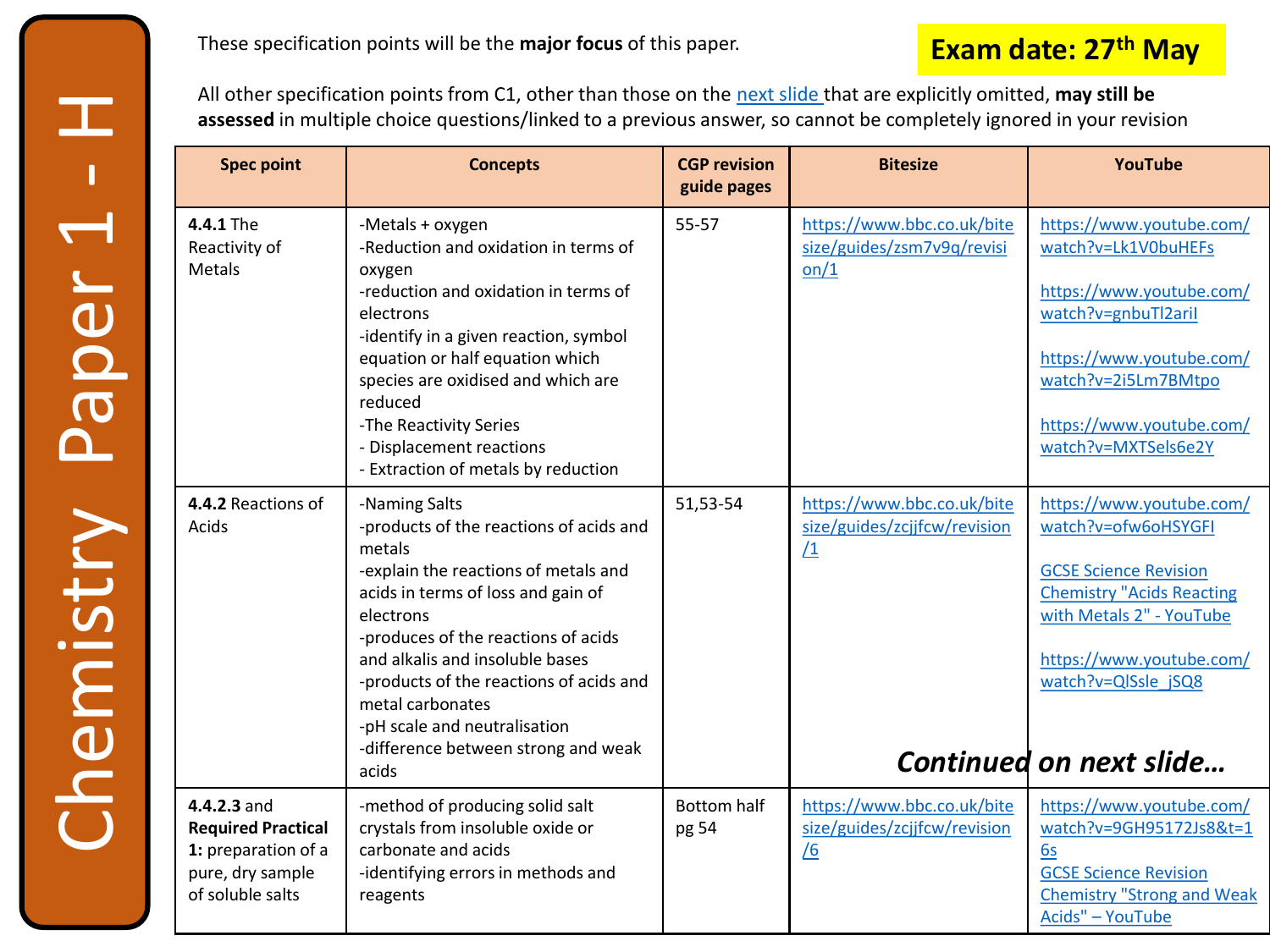### **Exam date: 27th May**

All other specification points from C1, other than those on the [next slide t](#page-7-0)hat are explicitly omitted, **may still be assessed** in multiple choice questions/linked to a previous answer, so cannot be completely ignored in your revision

| <b>Spec point</b>                                                                                                                                         | <b>Concepts</b>                                                                                                                                                                                                                                                                                                                                     | <b>CGP revision</b><br>guide pages | <b>Bitesize</b>                                                  | YouTube                                                                                                                                                                                                                                                          |
|-----------------------------------------------------------------------------------------------------------------------------------------------------------|-----------------------------------------------------------------------------------------------------------------------------------------------------------------------------------------------------------------------------------------------------------------------------------------------------------------------------------------------------|------------------------------------|------------------------------------------------------------------|------------------------------------------------------------------------------------------------------------------------------------------------------------------------------------------------------------------------------------------------------------------|
| 4.4.2.5 and Required<br>practical 2:<br>determination of the<br>reacting volumes of<br>solutions of a strong<br>acid and a strong<br>alkali by titration. | -Method<br>-control variables and how to<br>monitor them<br>-quantitative analysis of results                                                                                                                                                                                                                                                       | 52                                 | https://www.bbc.co.uk/bit<br>esize/guides/zx98pbk/revisi<br>on/1 | https://www.youtube.com/w<br>atch?v=saRBT5oZfh8<br>https://www.youtube.com/w<br>atch?v=vn3Rx3g1VPk<br>https://www.youtube.com/w<br>atch?v=x8DLLCNMKAs<br>https://www.youtube.com/w<br>atch?v=ycC4oKteRJU                                                         |
| 4.4.3 Electrolysis                                                                                                                                        | -The process of electrolysis<br>-identifying oxidation and<br>reduction in terms of electrons<br>-writing half equations for<br>oxidation/reduction reactions<br>occurring at each electrode<br>-Electrolysis of molten ionic<br>compounds<br>-Electrolysis of aluminium oxide<br>-Electrolysis of aqueous solutions,<br>predicting products formed | 58-59                              | https://www.bbc.co.uk/bit<br>esize/guides/zcsyw6f/revisi<br>on/1 | https://www.youtube.com/<br>watch?v=AhTRiL6xjBA&t=2s<br>https://www.youtube.com/<br>watch?v=ilNOpROacf0<br>https://www.youtube.com/<br>watch?v=YcyMElBEzAY<br>https://www.youtube.com/<br>watch?v=6WjC Vi4roA<br>https://www.youtube.com/<br>watch?v=W9ngXNxSyoo |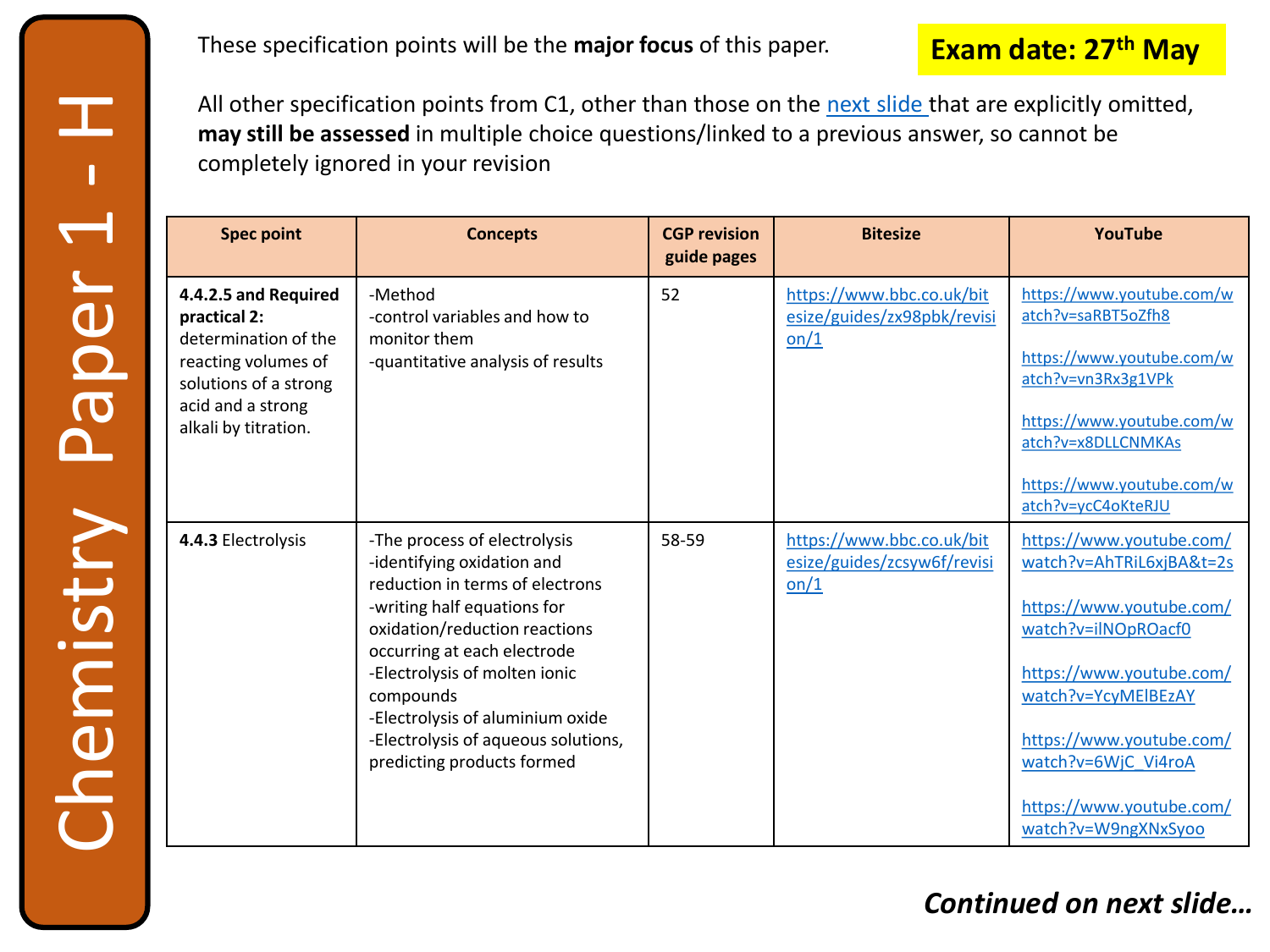All other specification points from C1, other than those on the [next slide t](#page-7-0)hat are explicitly omitted, **may still be assessed** in multiple choice questions/linked to a previous answer, so cannot be completely ignored in your revision

| <b>Spec point</b>                                                                                                                                                                                                         | <b>Concepts</b>                                                                                                                                                                                                                                                                                                                                                                                                                                                                                                                                                                                                          | <b>CGP revision</b><br>guide pages | <b>Bitesize</b>                                                  | YouTube                                                                                                                                                                                                                                                     |
|---------------------------------------------------------------------------------------------------------------------------------------------------------------------------------------------------------------------------|--------------------------------------------------------------------------------------------------------------------------------------------------------------------------------------------------------------------------------------------------------------------------------------------------------------------------------------------------------------------------------------------------------------------------------------------------------------------------------------------------------------------------------------------------------------------------------------------------------------------------|------------------------------------|------------------------------------------------------------------|-------------------------------------------------------------------------------------------------------------------------------------------------------------------------------------------------------------------------------------------------------------|
| 4.5.1 Exothermic and<br>endothermic<br>reactions                                                                                                                                                                          | -describe the law of the<br>conservation of energy<br>-define exo and endothermic<br>reactions and describe their<br>features<br>-give examples of exo and<br>endothermic reactions<br>-define activation energy<br>-represent exo and endothermic<br>reactions with reaction profiles<br>-describe bond breaking in the<br>reactants as an endothermic<br>process<br>-describe bond formation in the<br>products as an exothermic process<br>-calculate the energy transferred in<br>chemical reactions using bond<br>energies supplied<br>-Use energy change values to<br>identify if a reaction is<br>exo/endothermic | 61-63                              | https://www.bbc.co.uk/bit<br>esize/guides/zwfr2nb/revisi<br>on/1 | https://www.youtube.com/<br>watch?v=4HS6D0hTzdg<br>https://www.youtube.com/<br>watch?v=dstRL5xB0Sk<br>https://www.youtube.com/<br>watch?v=it0HGXhxD-s<br>https://www.youtube.com/<br>watch?v=eExCBkp4jB4<br>https://www.youtube.com/<br>watch?v=PdValXAVUOc |
| <b>Required Practical 4:</b><br>investigate the<br>variables that affect<br>temperature changes<br>in reacting solutions<br>such as, eg acid plus<br>metals, carbonates,<br>neutralisations,<br>displacement of<br>metals | -Identifying independent,<br>dependent, control variables<br>-Analysing results<br>-identifying exo and endothermic<br>reactions from experimental<br>results                                                                                                                                                                                                                                                                                                                                                                                                                                                            | 62                                 | https://www.bbc.co.uk/bit<br>esize/guides/zwfr2nb/revisi<br>on/2 | https://www.youtube.com/<br>watch?v=Bz0C9mmF2tw                                                                                                                                                                                                             |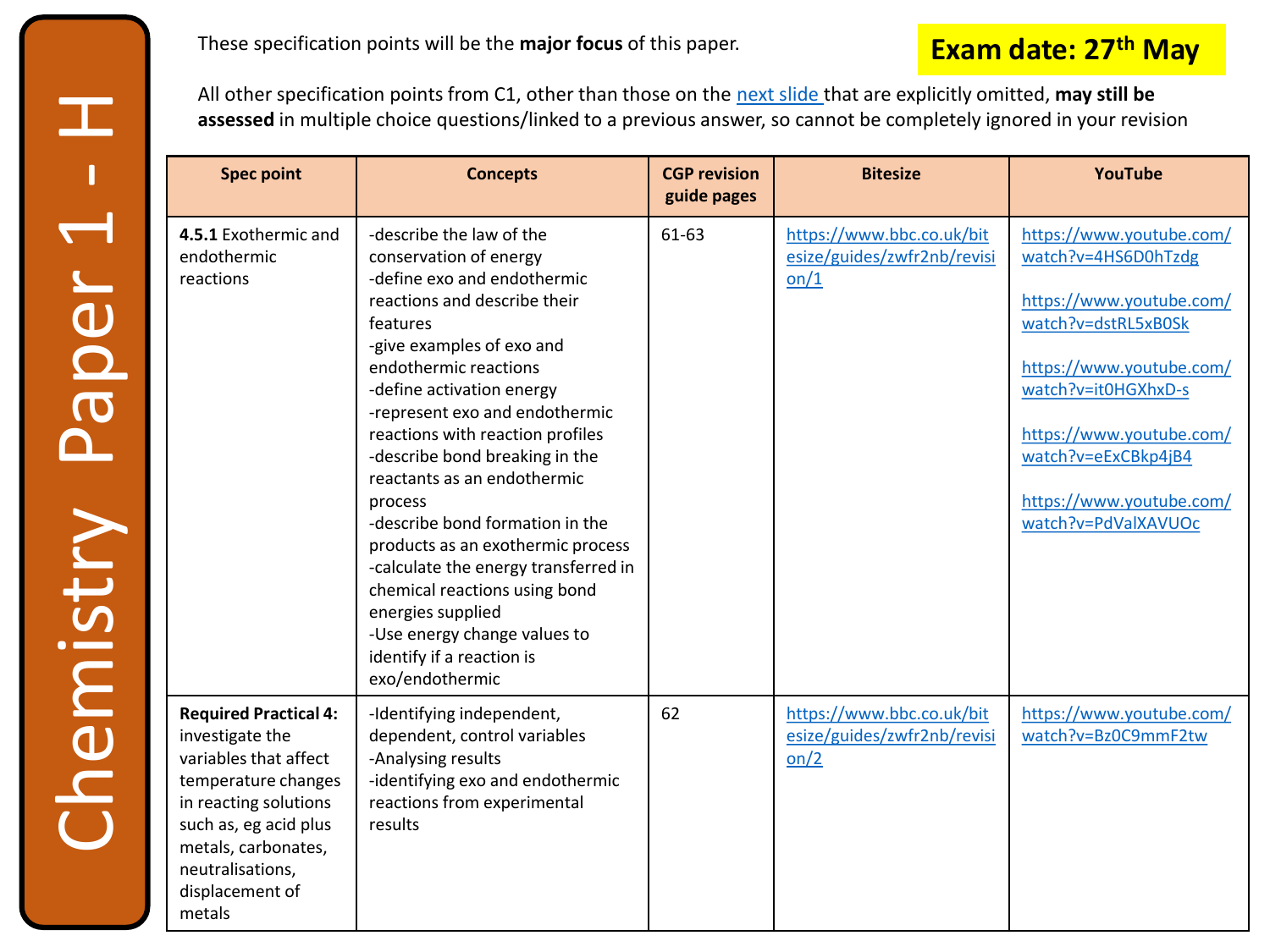<span id="page-7-0"></span>These specification points will **not be assessed** on this paper.

| <b>Spec point</b>                                                              | <b>CGP Revision Guide Pages</b> |
|--------------------------------------------------------------------------------|---------------------------------|
| 4.2.4 Bulk and surface properties of   38-39<br>matter including nanoparticles |                                 |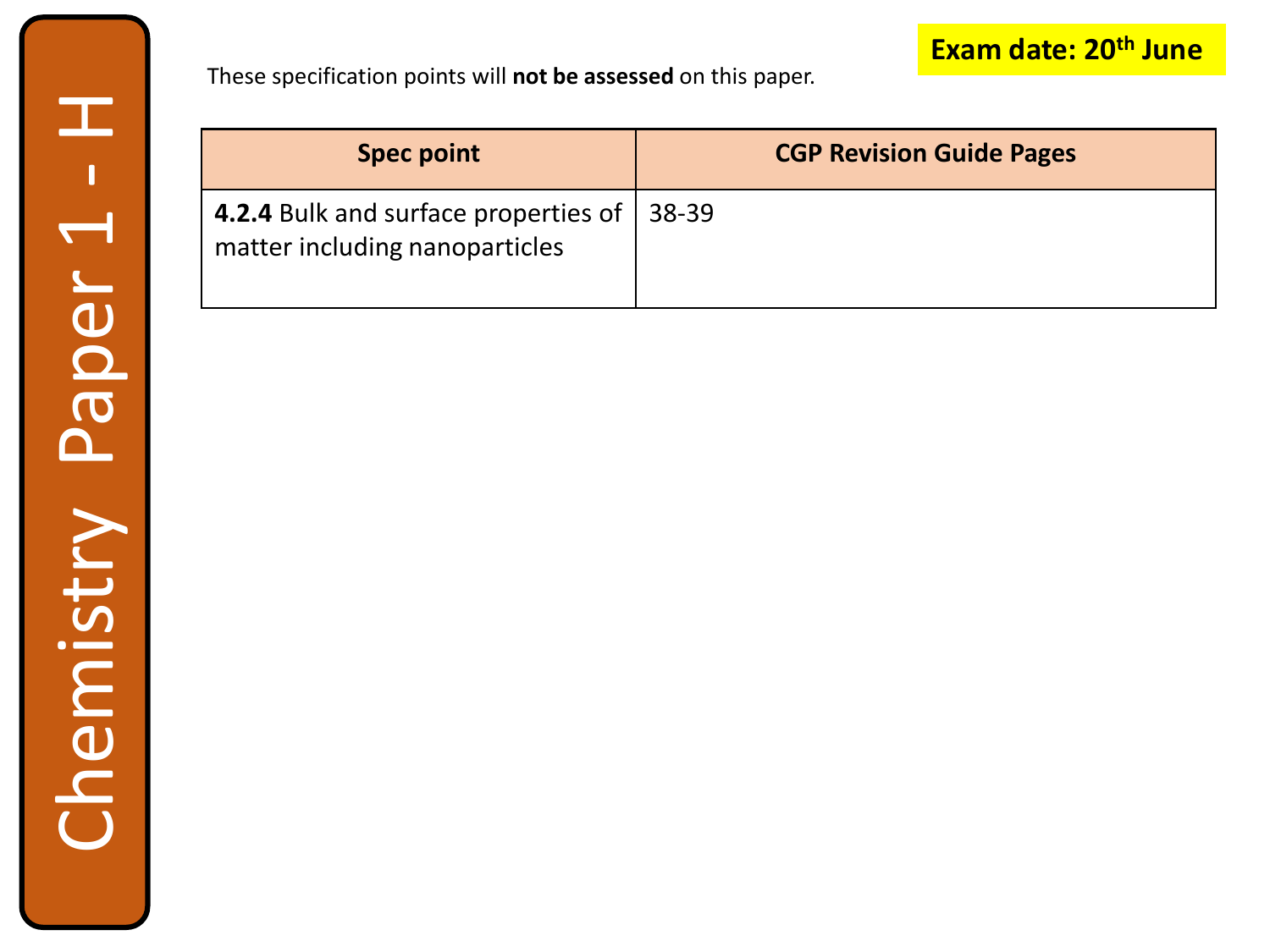### **Exam date: 20th June**

All other specification points from C2, other than those on the [next slide t](#page-13-0)hat are explicitly omitted, **may still be assessed** in multiple choice questions/linked to a previous answer, so cannot be completely ignored in your revision

| <b>Spec point</b>                                                                                                                                                                                 | <b>Concepts</b>                                                                                                                                                                                                                                                                                                                                                                      | <b>CGP</b> revision<br>guide pages | <b>Bitesize</b>                                                                                                                                                                    | YouTube                                                                                                                                                                                                  |
|---------------------------------------------------------------------------------------------------------------------------------------------------------------------------------------------------|--------------------------------------------------------------------------------------------------------------------------------------------------------------------------------------------------------------------------------------------------------------------------------------------------------------------------------------------------------------------------------------|------------------------------------|------------------------------------------------------------------------------------------------------------------------------------------------------------------------------------|----------------------------------------------------------------------------------------------------------------------------------------------------------------------------------------------------------|
| 4.6.1 Rate of<br>Reaction                                                                                                                                                                         | -Calculating the rate of a reaction<br>-Calculate the gradient of a tangent to<br>the curve on these graphs as a<br>measure of rate of reaction at a<br>specific time.<br>-Describe collision theory<br>-Define activation energy<br>-Describe and explain the factors that<br>increase the rate of reaction<br>-Describe and explain the effect of<br>catalysts on rate of reaction | 67-71                              | https://www.bbc.co.uk/bit<br>esize/guides/z3nbqhv/revis<br>ion/1                                                                                                                   | https://www.youtube.com/<br>watch?v=UkrBJ6-uGFA<br>https://www.youtube.com/<br>watch?v=GCR5xeduq2o<br>https://www.youtube.com/<br>watch?v=-4HXaUBbv04<br>https://www.youtube.com/<br>watch?v=hel8fQjxcO8 |
| <b>Required Practical</b><br>5: investigate how<br>concentration<br>affects the rates<br>of reaction by a<br>method involving<br>measuring the<br>volume of a gas<br>produced/change<br>in colour | -identify independent, dependent and<br>control variables<br>-describe how to measure the<br>dependent variable<br>-analyse results and draw conclusions<br>from graphed data<br>-calculate rate of reaction from data                                                                                                                                                               | 70                                 | <b>Required practical -</b><br>measure the production of<br>a gas - Rates of reaction -<br><b>AQA - GCSE Chemistry</b><br>(Single Science) Revision -<br><b>AQA - BBC Bitesize</b> | https://www.youtube.com/<br>watch?v=N5p06i9ilmo<br>https://www.youtube.com/<br>watch?v=GI6LVI7oAIU                                                                                                       |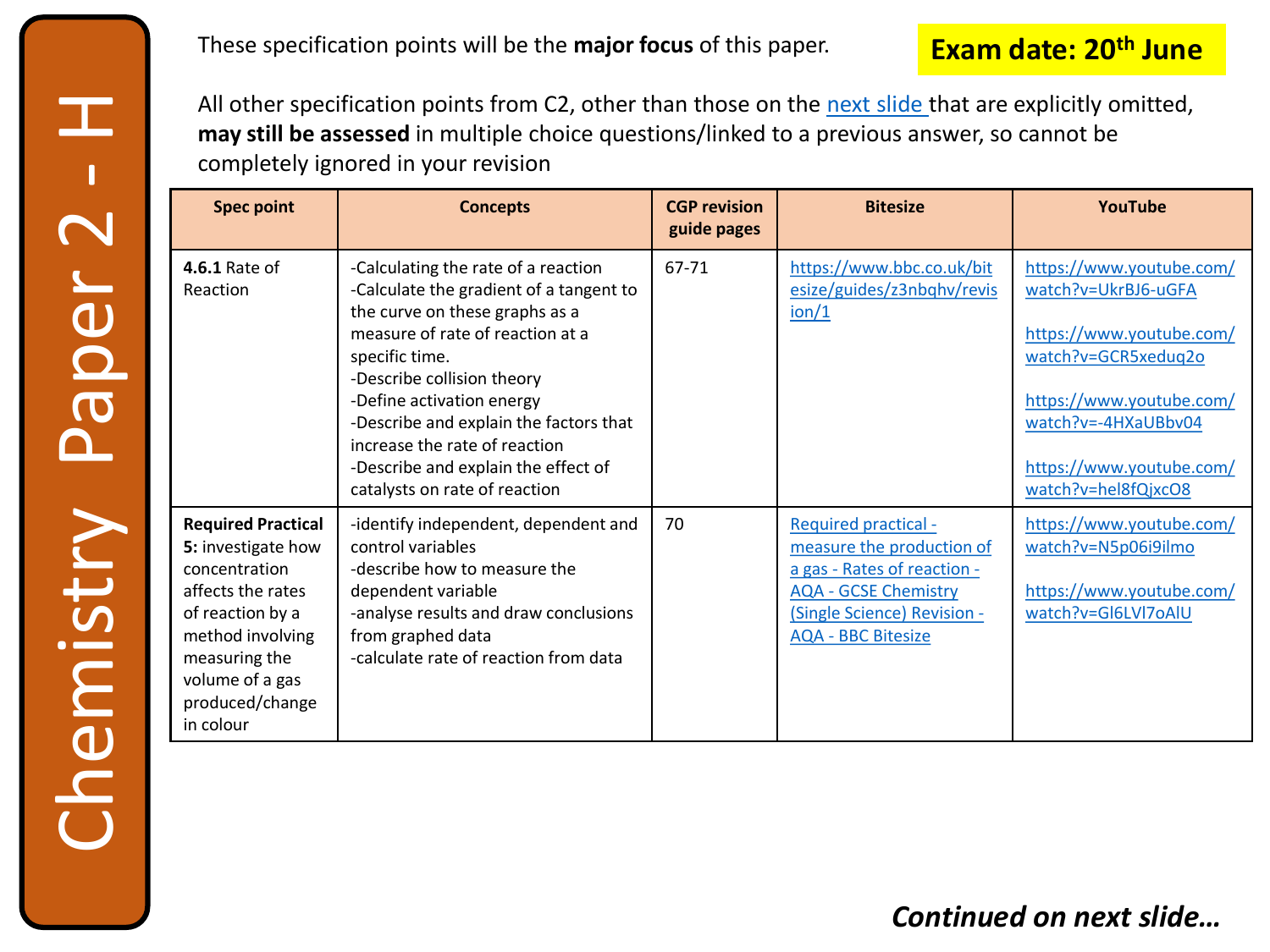**Exam date: 20<sup>th</sup> June** These specification points will be the **major focus** of this paper. **June** 

All other specification points from C2, other than those on the [next slide t](#page-13-0)hat are explicitly omitted, **may still be assessed** in multiple choice questions/linked to a previous answer, so cannot be completely ignored in your revision

| <b>Spec point</b>                                           | <b>Concepts</b>                                                                                                                                                                                                                                                                                                                    | <b>CGP revision</b><br>guide pages | <b>Bitesize</b>                                                  | YouTube                                                                                                                                                                                                                                                                                                                                                                                                                                                                             |
|-------------------------------------------------------------|------------------------------------------------------------------------------------------------------------------------------------------------------------------------------------------------------------------------------------------------------------------------------------------------------------------------------------|------------------------------------|------------------------------------------------------------------|-------------------------------------------------------------------------------------------------------------------------------------------------------------------------------------------------------------------------------------------------------------------------------------------------------------------------------------------------------------------------------------------------------------------------------------------------------------------------------------|
| 4.6.2 Reversible<br>reactions and<br>dynamic<br>equilibrium | -Identify and give examples of<br>reversible reactions<br>-Apply the conservation of energy to<br>reversible reactions<br>-Define dynamic equilibrium<br>-Describe Le Chatelier's principle<br>-Describe and explain the effect of<br>changing the following conditions on<br>equilibrium; concentration,<br>temperature, pressure | $72 - 73$                          | https://www.bbc.co.uk/bit<br>esize/guides/zyhvw6f/revisi<br>on/1 | https://www.youtube.com/<br>watch?v=66qcNNJFy6E<br><b>GCSE Science Revision</b><br><b>Chemistry "Concentration</b><br>and Reversible Reactions" -<br>YouTube<br><b>GCSE Science Revision</b><br><b>Chemistry "Pressure and</b><br><b>Reversible Reactions" -</b><br>YouTube<br><b>GCSE Science Revision</b><br><b>Chemistry "Temperature</b><br>and reversible reactions" -<br>YouTube<br><b>GCSE Chemistry - Le</b><br><b>Chatelier's Principle #42</b><br>(Higher Tier) - YouTube |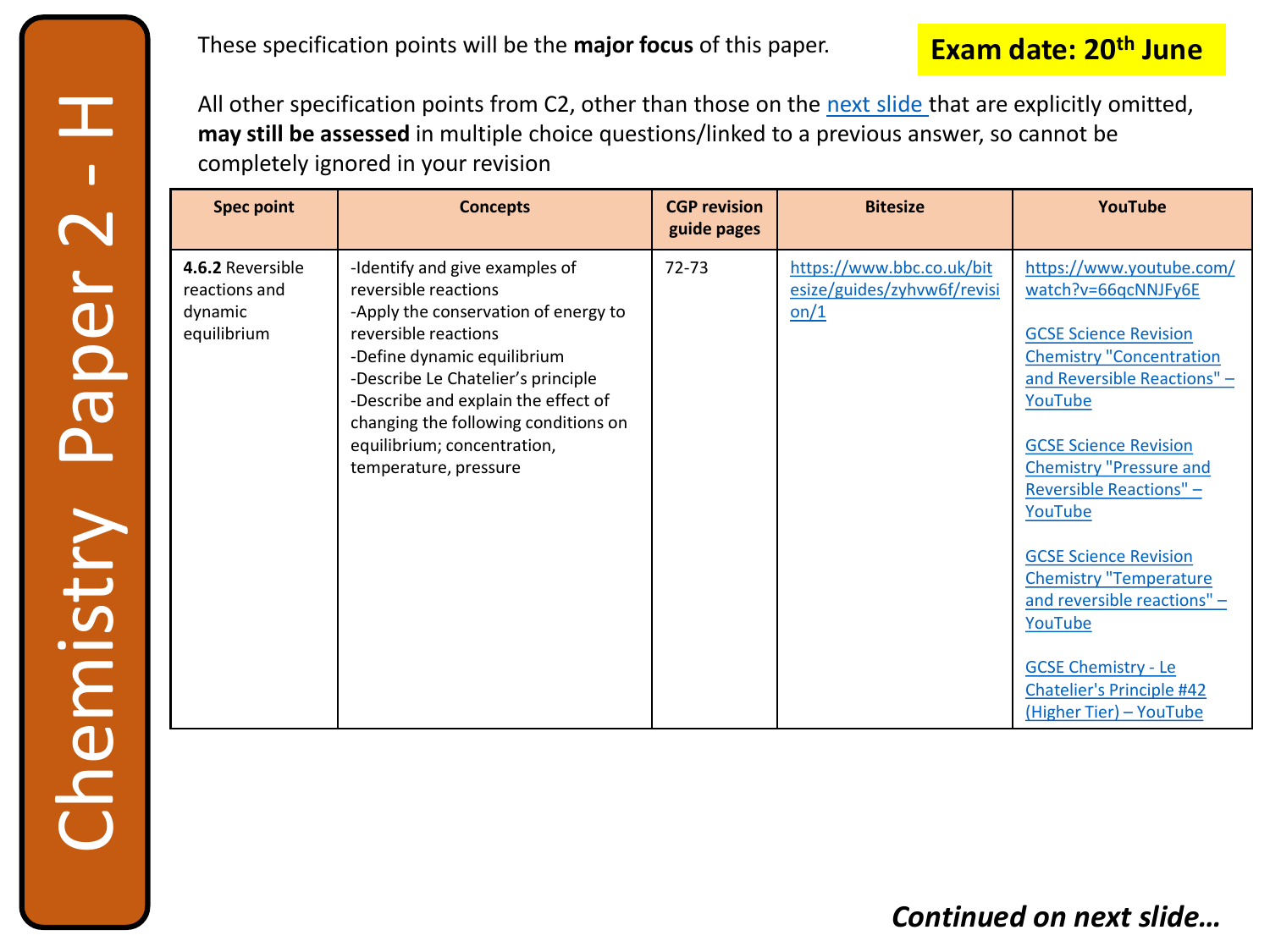**Exam date: 20<sup>th</sup> June** These specification points will be the **major focus** of this paper. **June** 

All other specification points from C2, other than those on the [next slide t](#page-13-0)hat are explicitly omitted, **may still be assessed** in multiple choice questions/linked to a previous answer, so cannot be completely ignored in your revision

| <b>Spec point</b>                                                                                                                                                                                        | <b>Concepts</b>                                                                                                                                                                                                                                                                                                                                                                                          | <b>CGP revision</b><br>guide pages | <b>Bitesize</b>                                                  | YouTube                                                                                                                                                                                                            |
|----------------------------------------------------------------------------------------------------------------------------------------------------------------------------------------------------------|----------------------------------------------------------------------------------------------------------------------------------------------------------------------------------------------------------------------------------------------------------------------------------------------------------------------------------------------------------------------------------------------------------|------------------------------------|------------------------------------------------------------------|--------------------------------------------------------------------------------------------------------------------------------------------------------------------------------------------------------------------|
| 4.7.1 Carbon<br>compounds as<br>fuels and<br>feedstock                                                                                                                                                   | -describe crude oil as a mixture of<br>different length hydrocarbons<br>-define the term hydrocarbon<br>-identify the first 4 alkanes from their<br>chemical formula and name them<br>-Describe the trend in properties as<br>hydrocarbon chain length increases<br>-Describe and explain the process of<br>fractional distillation<br>-describe the process of cracking<br>-describe the use of alkenes | 75-78                              | https://www.bbc.co.uk/bit<br>esize/guides/zshvw6f/revisi<br>on/1 | https://www.youtube.com/<br>watch?v=CX2IYWggEBc<br>https://www.youtube.com/<br>watch?v=3I7yCkSXPos<br>https://www.youtube.com/<br>watch?v=7AWwjKbRa o                                                              |
| <b>Required practical</b><br>7: use of chemical<br>tests to identify<br>the jons in<br>unknown single<br>ionic compounds<br>covering the ions<br>from sections<br>Flame tests<br>through to<br>Sulfates. | -Describe reagents and positive<br>results for each ion<br>-Describe method of flame tests                                                                                                                                                                                                                                                                                                               | 88-89                              | https://www.bbc.co.uk/bit<br>esize/guides/zxtvw6f/revisi<br>on/1 | https://www.youtube.com/<br>watch?v=Bd0A44Iv2OI&t=9<br>6s<br>https://www.youtube.com/<br>watch?v=4iZRs4XIJOE<br>https://www.youtube.com/<br>watch?v=mWTgHjdea4Y<br>https://www.youtube.com/<br>watch?v=fCZztwJmAl0 |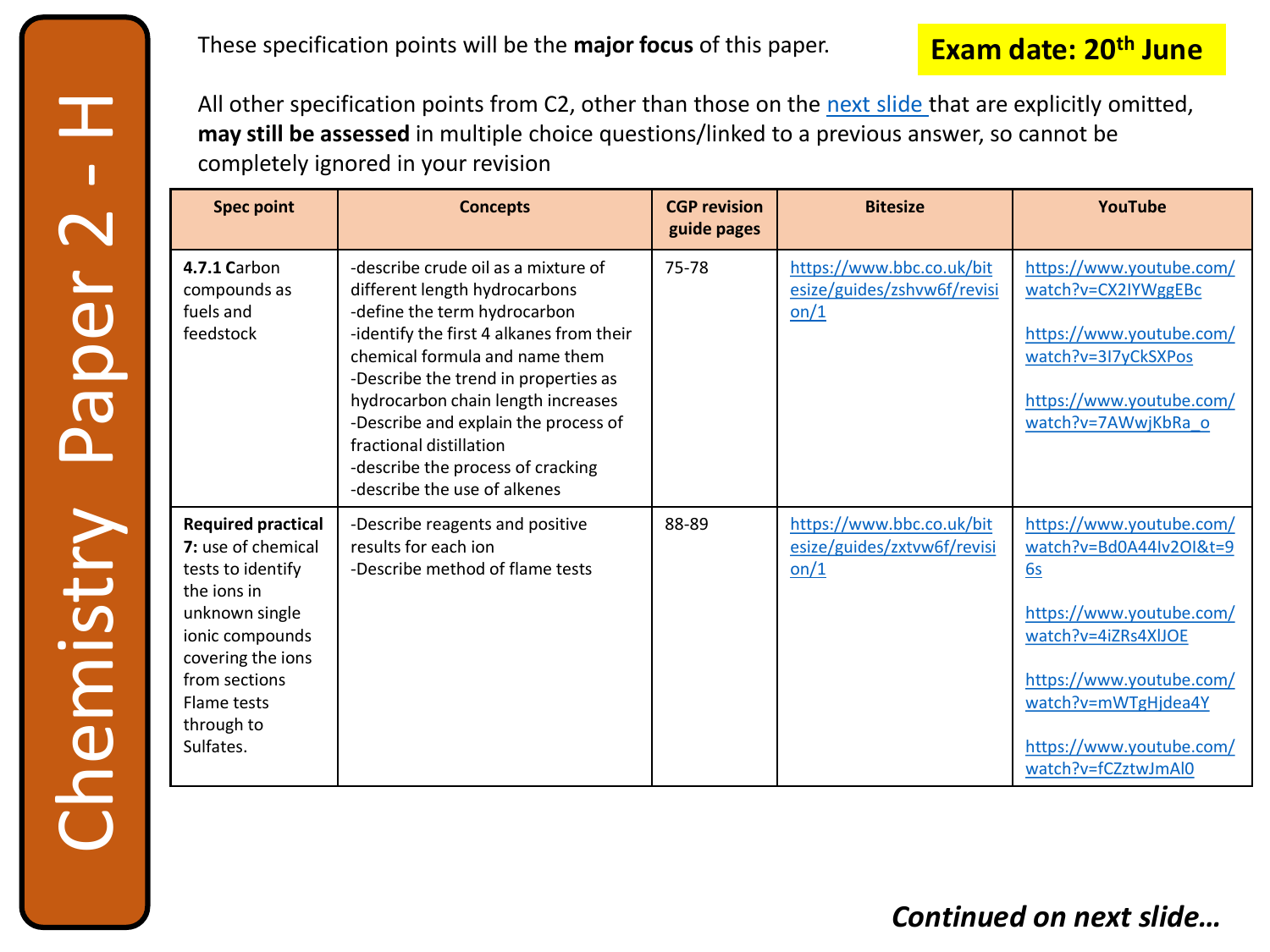### **Exam date: 20th June**

All other specification points from C2, other than those on the [next slide t](#page-13-0)hat are explicitly omitted, **may still be assessed** in multiple choice questions/linked to a previous answer, so cannot be completely ignored in your revision

| <b>Spec point</b>                                                         | <b>Concepts</b>                                                                                                                                                                                                                                                                                                                                                                                         | <b>CGP</b> revision<br>guide pages | <b>Bitesize</b>                                                                                                                                                                                                                                                                                                                                     | YouTube                                                                                                                                               |
|---------------------------------------------------------------------------|---------------------------------------------------------------------------------------------------------------------------------------------------------------------------------------------------------------------------------------------------------------------------------------------------------------------------------------------------------------------------------------------------------|------------------------------------|-----------------------------------------------------------------------------------------------------------------------------------------------------------------------------------------------------------------------------------------------------------------------------------------------------------------------------------------------------|-------------------------------------------------------------------------------------------------------------------------------------------------------|
| 4.9.1 The<br>composition and<br>evolution of the<br>Earth's<br>Atmosphere | -describe the composition of the<br>current atmosphere<br>-describe the composition of the early<br>atmosphere and explain theories of<br>how the early atmosphere formed<br>-explain how the early atmosphere<br>changed to that of the present<br>atmosphere                                                                                                                                          | 91                                 | https://www.bbc.co.uk/bit<br>esize/guides/zg4qfcw/revisi<br>on/1                                                                                                                                                                                                                                                                                    | https://www.youtube.com/<br>watch?v=t1Z3GlNldLA<br>https://www.youtube.com/<br>watch?v=l0h -3M0Pso                                                    |
| 4.10.1 Using the<br>Earth's resources<br>and obtaining<br>potable water   | -Describe the renewable and non-<br>renewable resources that we get form<br>the Earth and its atmosphere<br>-Define the term potable water<br>-Describe how potable water can be<br>produced.<br>-Describe the differences in the<br>treatment of waste water, salt water<br>and ground water<br>-Describe and evaluate alternative<br>methods of extracting metals e.g.<br>phytomining and bioleaching |                                    | https://www.bbc.co.uk/bit<br>esize/guides/zgqhcj6/revisi<br>on/1<br>https://www.bbc.co.uk/bit<br>esize/guides/zpcjsrd/revisio<br>n/1<br><b>Biological methods of metal</b><br>extraction - Higher - Ways<br>of reducing the use of<br>resources - AQA - GCSE<br><b>Chemistry (Single Science)</b><br><b>Revision - AQA - BBC</b><br><b>Bitesize</b> | https://www.youtube.com/<br>watch?v=-XczTGavTZU<br>https://www.youtube.com/<br>watch?v=n7pYRQs20bl<br>https://www.youtube.com/<br>watch?v=b5RVPauf4oM |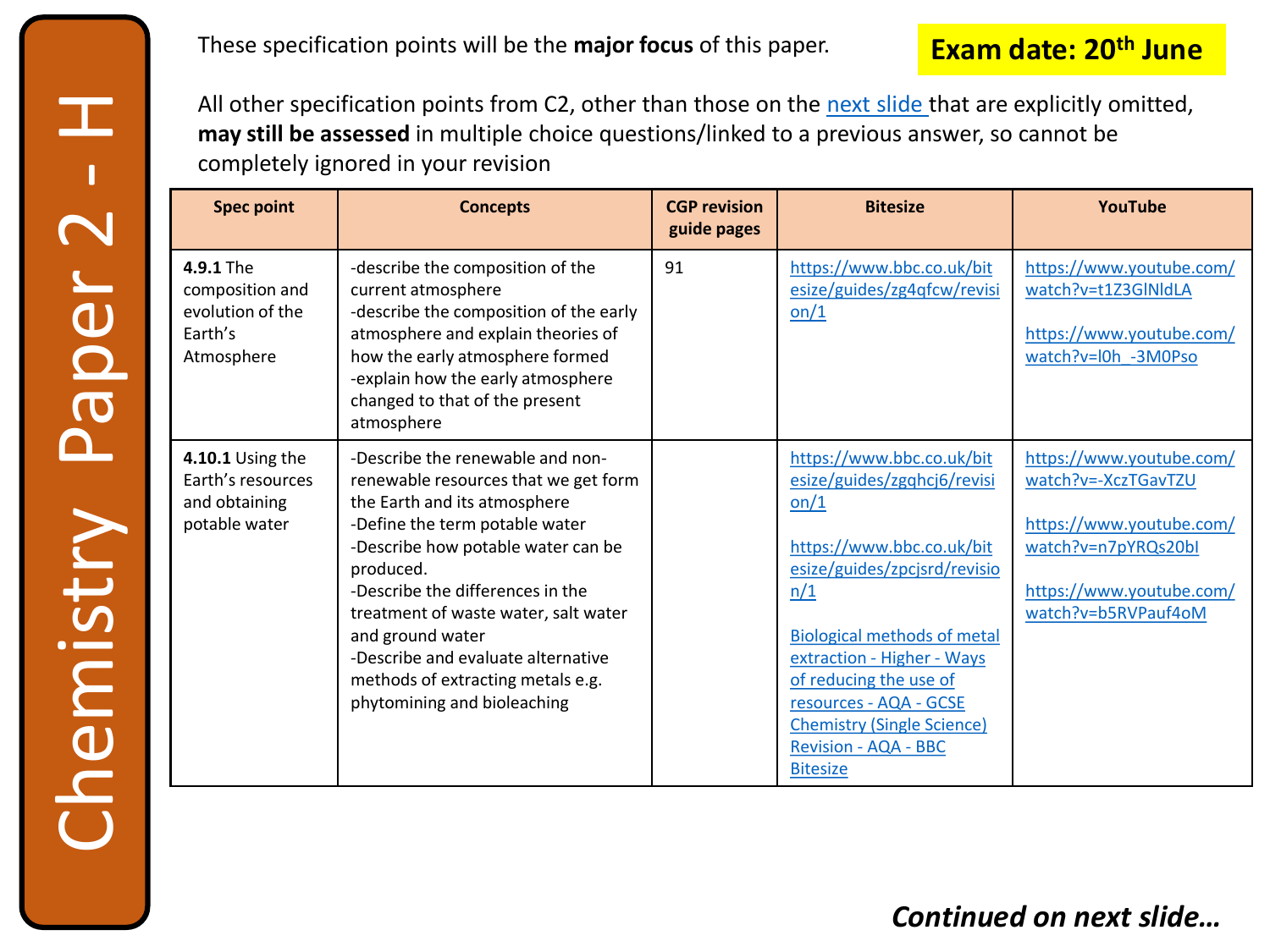All other specification points from C2, other than those on the [next slide t](#page-13-0)hat are explicitly omitted, **may still be assessed** in multiple choice questions/linked to a previous answer, so cannot be completely ignored in your revision

| <b>Spec point</b>                                                | <b>Concepts</b>                                                                                                                                                                                                                                                                                                                                                                                                                                                                                                                                                                                                                                                                                                                                                                                                                                                                                                                            | <b>CGP revision</b><br>guide pages | <b>Bitesize</b>                                                  | <b>YouTube</b>                                                                                                                                        |
|------------------------------------------------------------------|--------------------------------------------------------------------------------------------------------------------------------------------------------------------------------------------------------------------------------------------------------------------------------------------------------------------------------------------------------------------------------------------------------------------------------------------------------------------------------------------------------------------------------------------------------------------------------------------------------------------------------------------------------------------------------------------------------------------------------------------------------------------------------------------------------------------------------------------------------------------------------------------------------------------------------------------|------------------------------------|------------------------------------------------------------------|-------------------------------------------------------------------------------------------------------------------------------------------------------|
| 4.10.4 The Haber<br>process and the<br>use of NPK<br>fertilisers | -Describe the purpose of the Haber<br>process, the reaction and raw<br>materials involved<br>-interpret graphs of reaction<br>conditions versus rate<br>-apply the principles of dynamic<br>equilibrium in Reversible reactions<br>and dynamic equilibrium (4.6.2) to the<br>Haber process<br>-explain the trade-off between rate of<br>production and position of<br>equilibrium<br>-explain how the commercially used<br>conditions for the Haber process are<br>related to the availability and cost of<br>raw materials and energy supplies,<br>control of equilibrium position and<br>rate<br>-Describe NPK fertilisers as<br>formulations of various salts<br>containing appropriate percentages of<br>the elements.<br>-Describe the composition of NPK<br>fertilisers and how they are made<br>-recall the names of the salts<br>produced when phosphate rock is<br>treated with nitric acid, sulfuric acid<br>and phosphoric acid | 104-105                            | https://www.bbc.co.uk/bit<br>esize/guides/z9tvw6f/revisi<br>on/1 | https://www.youtube.com/<br>watch?v=1 HoWz5Kxfk<br>https://www.youtube.com/<br>watch?v=HAkaD6-7fgQ<br>https://www.youtube.com/<br>watch?v=rKzt9BvvEeQ |